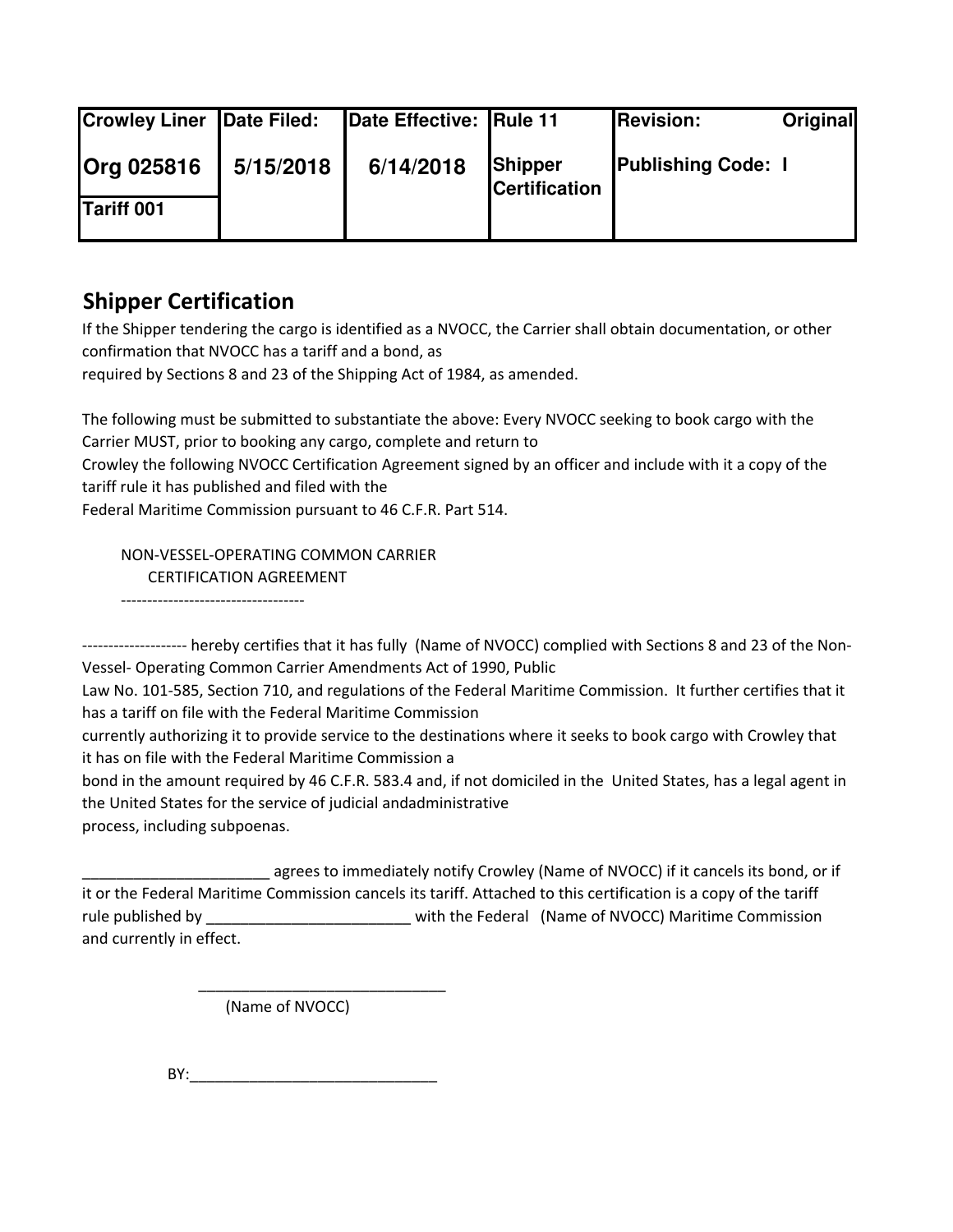(Name)

 $\frac{1}{2}$  ,  $\frac{1}{2}$  ,  $\frac{1}{2}$  ,  $\frac{1}{2}$  ,  $\frac{1}{2}$  ,  $\frac{1}{2}$  ,  $\frac{1}{2}$  ,  $\frac{1}{2}$  ,  $\frac{1}{2}$  ,  $\frac{1}{2}$  ,  $\frac{1}{2}$  ,  $\frac{1}{2}$  ,  $\frac{1}{2}$  ,  $\frac{1}{2}$  ,  $\frac{1}{2}$  ,  $\frac{1}{2}$  ,  $\frac{1}{2}$  ,  $\frac{1}{2}$  ,  $\frac{1$ (Title)

With respect to each shipment, if the shipper is a registered NVOCC, it shall, by virtue of its causing the shipment to be delivered to the carrier, be deemed to have confirmed that the NVOCC last furnished to the carrier is in effect and the tariff on file with the FMC. The carrier may request any other information it desires relating to the validity or accuracy of any information provided by the shipper. The carrier shall have absolute discretion not to accept

all or any part of the information provided by the shipper or to reject a shipment tendered by the Shipper for failure of the shipper to comply with the provisions of this Rule No. 25. If a shipment shall be rejected after it shall have been received by the

carrier, the shipment shall be returned or made available to the shipper, and all liabilities, attorneys' fees and expenses incurred by the carrier in connection with the shipment shall be for the shipper's account and constitute a lien on the cargo and any sub-

freights due and owing.

 If a shipper shall have violated any of the provisions of this, it shall be liable to the carrier for all liabilities, attorneys' fees, civil penalties and expenses incurred by the carrier as a result of accepting cargo from or transporting cargo for the shipper.